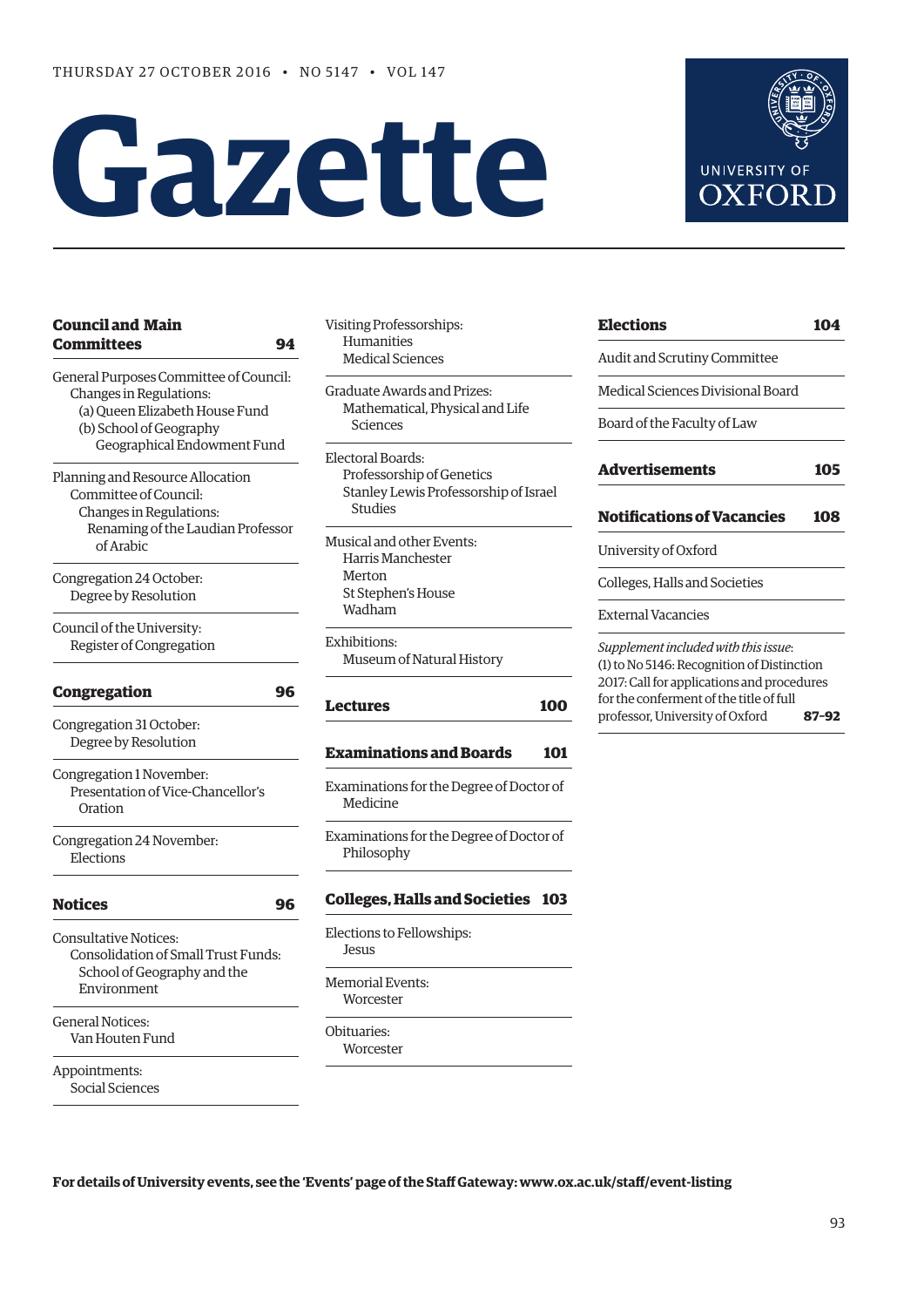## <span id="page-1-0"></span>Council and Main Committees

#### **General Purposes Committee of Council**

#### **Changes in Regulations**

The General Purposes Committee of Council (GPC) has made the following changes in regulations, to come into effect on **11 November**.

#### **(a) Queen Elizabeth House Fund**

#### *Explanatory Note*

This amendment replaces, as the Board of Management of the Queen Elizabeth House Fund, the now defunct interfaculty Committee for Queen Elizabeth House with the General Purposes Committee of the Department of International Development.

#### *Text of Regulations*

In Part 2 of Council Regulations 25 of 2002, concerning trusts, amend §297 as follows (new text underlined, deleted text struck through):

#### '**§297.***Queen Elizabeth House Fund*

1. The University accepts with gratitude a benefaction from the erstwhile Governors of Queen Elizabeth House, to form a fund for the purpose of furthering such of the purposes of the department of the University called Queen Elizabeth House, as specified from time to time by the Statutes of the University, as are charitable.

2. The Inter-faculty Committee for Queen Elizabeth House General Purposes Committee of the Department of International Development shall be the management committee for the fund.

3. The management committee shall determine the use to which any net income of the fund is to be put, within the declared purposes of the fund.

4. The capital of the fund shall be available for expenditure, but any proposals by the management committee to spend some or all of the capital shall require the approval of Council.

5. Council shall have power to amend this regulation from time to time provided that the main object of the fund, as defined in clause 1 above, shall always be kept in view.'

#### **(b) School of Geography Geographical Endowment Fund**

#### *Explanatory Note*

It is intended that by resolution of GPC, on behalf of Council (as trustee under the Charities Act 2011), the Tue Bequest, Vaughan Cornish Bequest, Beckit Memorial Fund and Herbertson Memorial Fund shall be transferred and administered as part of the Geographical Endowment Fund [\(see also the 'Notices' section below,](#page-3-0)  [p96\).](#page-3-0) The opportunity is also being taken to appoint the School of Geography and the Environment (SoGE) Committee as the Board of Management, replacing the now defunct Board of the Faculty of Anthropology and Geography.

Approval of paragraph 2 of the Trust Regulation is conditional on GPC resolving to transfer the said funds into the Geographical Endowment Fund and the Charity Commission registering no objections to the transfer.

#### *Text of Regulations*

In Part 2 of Council Regulations 25 of 2002, concerning trusts, amend §130 as follows (new text underlined, deleted text struck through):

#### '**§130.** *School of Geography Geographical Endowment Fund*

1. The administration of the Geographical Endowment Fund, which was established by a donation from the Clothworkers' Company accepted by Decree (1) of Convocation of 11 July 1914 and increased by subsequent donations, shall be entrusted to the Board of the Faculty of Anthropology and Geography Departmental Committee of the School of Geography and the Environment; and the income of the fund shall be expended for the benefit of the School of Geography in such ways as the board Committee shall from time to time determine.

2. The Fund includes transfers from the Tue Bequest, Vaughan Cornish Bequest, Beckit Memorial Fund and Herbertson Memorial Fund.'

#### **Planning and Resource Allocation Committee of Council**

#### **Changes in Regulations**

The Planning and Resource Allocation Committee of Council has made the following changes in regulations, to come into effect on **11 November**.

#### **Renaming of the Laudian Professor of Arabic**

#### *Explanatory Note*

The following changes, made on the recommendation of the Planning and Resource Allocation Committee, record receipt of the original gift to endow the Laudian Professor of Arabic and rename the post as the Abdulaziz Saud AlBabtain Laudian Professor in Arabic, in recognition of a recent gift from Mr Abdulaziz AlBabtain.

#### *Text of Regulations*

**1** In SCHEDULE A of Council Regulations 3 of 2004, concerning statutory professorships, delete 'Laudian Professor of Arabic' and insert 'Abdulaziz Saud AlBabtain Laudian Professor in Arabic'.

**2** In Sect III of Council Regulations 24 of 2002, concerning individual professorships, delete existing regulation §11 and substitute (new text underlined, deleted text struck through):

#### '**§11.***Abdulaziz Saud AlBabtain Laudian Professorship in of Arabic Fund*

1. The University acknowledges with gratitude the benefaction of Archbishop Laud held as permanent endowment on the trusts declared in this regulation. Further money or property may be paid or transferred to the University as either expendable or permanent endowment to be held on the same trusts. The assets so held will be known as the Abdulaziz Saud AlBabtain Laudian Professorship in Arabic Fund ("the Fund").

2. The University shall retain as permanent endowment those of the assets in the Fund which are contributed on the express understanding that they are to be treated as permanent endowment ("the Permanent Endowment").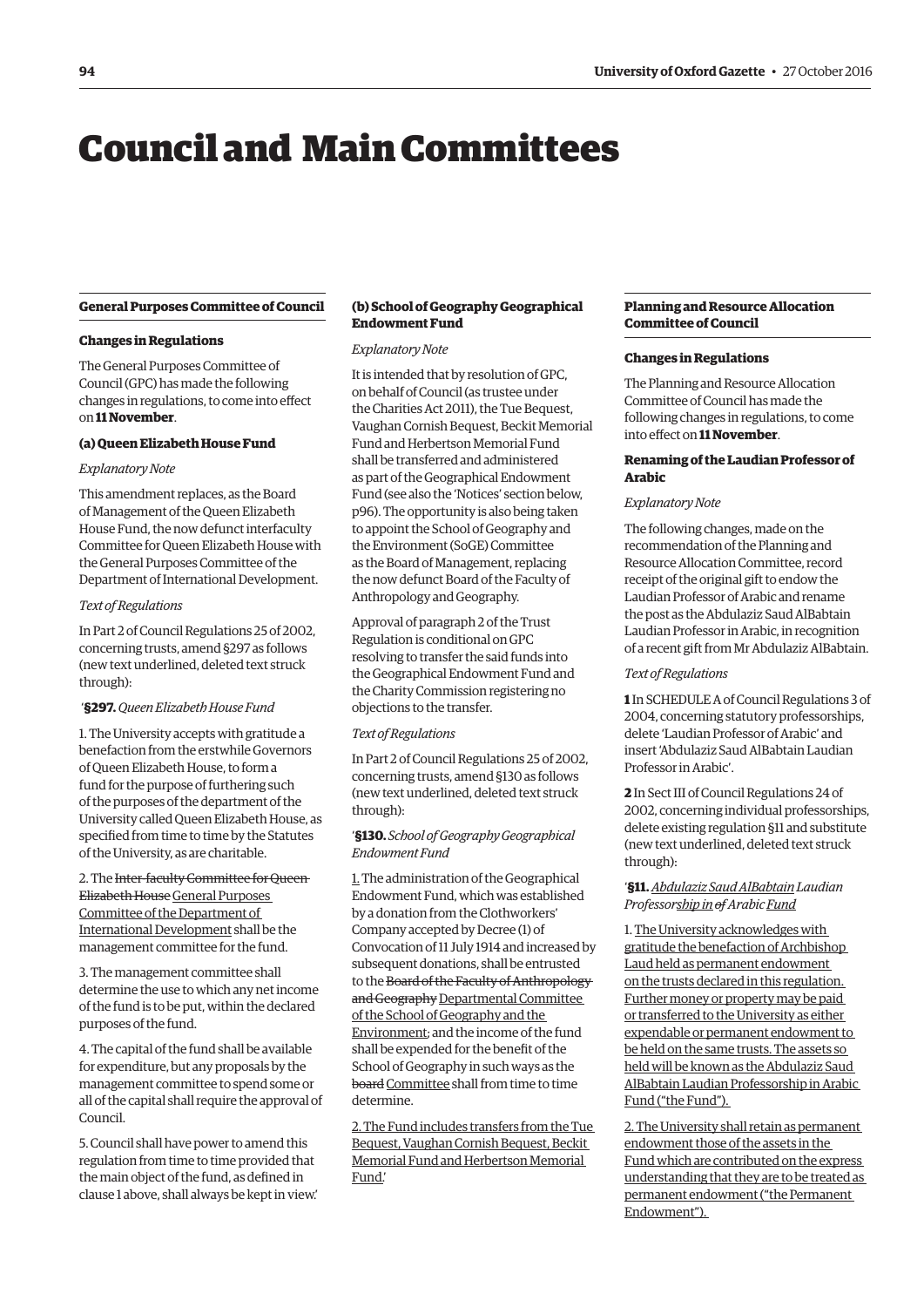3. The University shall (a) apply the income of the Permanent Endowment; and (b) apply the income and, in its discretion, the capital of the remainder of the Fund, towards the salary and expenses of the holder of the Abdulaziz Saud AlBabtain Laudian Professorship in Arabic and associated overheads. The remainder of such costs shall be met from an earmarked expendable endowment held for that purpose within the Humanities Divisional Fund of the University of Oxford Development Trust Fund. The Laudian Professor of Arabic shall lecture and give instruction in Arabic language and literature.

4. The administration of the Fund, and the application of its income, shall be the responsibility of the Humanities Divisional Board.

25. The professor shall be elected by an electoral board consisting of:

(1) the Vice-Chancellor, or, if the President of St John's College is Vice-Chancellor, a person appointed by Council;

(2) the President of St John's College, or, if the President is unable or unwilling to act, a person appointed by the Governing Body of St John's College;

(3) a person appointed by the Governing Body of St John's College;

(4), (5) two persons appointed by Council;

(6) the Head of the Humanities Division, or his or her nominee;

(7)–(9) three persons appointed by the Board of the Faculty of Oriental Studies.

6. The University shall have power to pay out of the capital or the income of the Fund all costs of and incidental to the creation of the Fund, and the management and administration of the Fund and the Professorship.

7. The University may exercise any of its corporate powers in the management and administration of the Fund in so far as those powers are not inconsistent with these regulations.

8. Regulations 1–4 and 6–10 shall be deemed to be Trust Regulations under the provisions of Part D of Statute XVI.

9. Subject to regulation 10, Council may amend, repeal or add to these regulations in accordance with Part D of Statute XVI, but no amendment is valid if it would cause the Fund to:

(1) cease to be exclusively charitable according to the law of England and Wales; or

(2) be outside the objects of the University.

10. Any amendment to the first sentence of regulation 3 is an amendment to the main objects of the Fund for the purposes of Part D of Statute XVI and must be approved both by Congregation of the University and subsequently by Her Majesty in Council.

311. The professor shall be subject to the General Provisions of the regulations concerning the duties of professors and to those Particular Provisions of the same regulations as to residence which are applicable to this chair. He or she shall give not less than thirty-six lectures or classes in the year, provided that this obligation may be reduced in exceptional circumstances with the approval of the faculty board concerned.'

**3** In §251 of Council Regulations 25 of 2002, concerning the Müller Memorial Fund, replace the reference to the 'Laudian Professor of Arabic' in regulation 3 (3) with a reference to the 'Abdulaziz Saud AlBabtain Laudian Professor in Arabic'.

**Congregation** 24 October

**Degree by Resolution**

*This content has been removed as it contains personal information protected under the Data Protection Act.*

#### **Council of the University**

#### **Register of Congregation**

The Vice-Chancellor reports that the following names have been added to the Register of Congregation:

Ashton, N, Oxford e-Research Centre Bailey, C R, Faculty of History Besley, T J, All Souls Carnicer Hijazo, R, Faculty of Clinical Medicine Jayatilaka, R A, Pembroke Morrissey, C J, Hertford Rodriguez Perez, D, Wolfson Roehr, C C, Faculty of Clinical Medicine Taylor, A S, Queen's Thomas, J J, Lincoln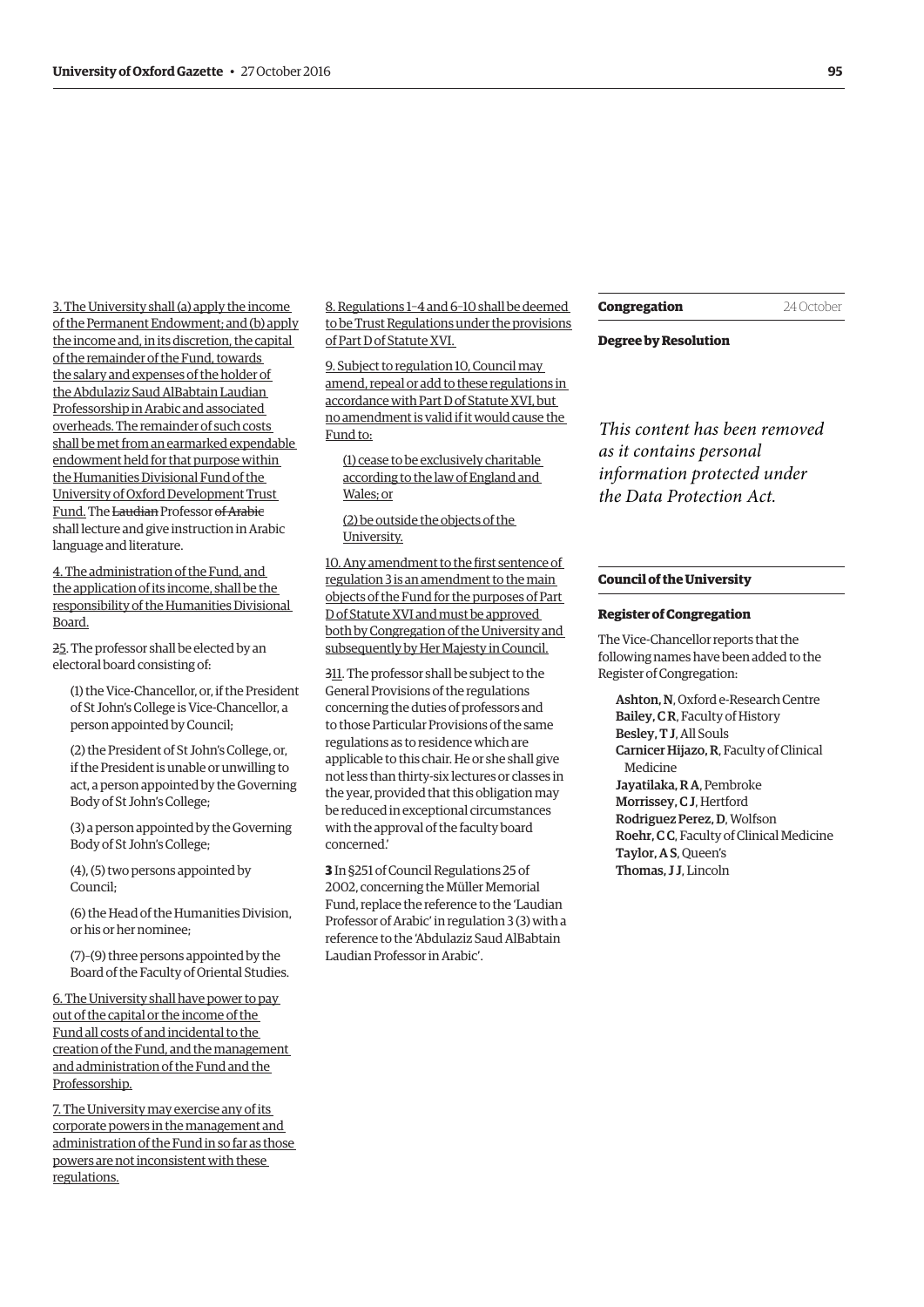## <span id="page-3-0"></span>Congregation

**Congregation** 31 October

## Notices

| <b>Degree by Resolution</b>                                                                                         |            |
|---------------------------------------------------------------------------------------------------------------------|------------|
| This content has been removed<br>as it contains personal<br>information protected under<br>the Data Protection Act. |            |
| Congregation                                                                                                        | 1 November |

The meeting of Congregation is cancelled. The sole business comprises questions to which no opposition has been notified and in respect of which no request for adjournment has been received, and the Vice-Chancellor will accordingly declare the oration presented without a meeting under the provisions of Sect 7 (1) of Statute IV.

#### **Presentation of Vice-Chancellor's Oration**

The Oration delivered by the Vice-Chancellor on 4 October will be presented.

[¶ The Oration was published as Supplement](http://www.ox.ac.uk/gazette/2016-2017/13october2016-no5145/supplements/)  (1) to *Gazette* No 5144.

**Congregation** 24 November

#### **Elections**

Audit and Scrutiny Committee Medical Sciences Divisional Board Board of the Faculty of Law

Details are in ['Elections'](#page-11-0) section below.

#### **Note on procedures in Congregation**

¶ Business in Congregation is conducted in accordance with Congregation Regulations 2 of 2002 [\(www.admin.ox.ac.uk/statutes/](http://www.admin.ox.ac.uk/statutes/regulations/529-122.shtml) [regulations/529-122.shtml\). A p](http://www.admin.ox.ac.uk/statutes/regulations/529-122.shtml)rintout of these regulations, or of any statute or other regulations, is available from the Council Secretariat on request. A member of Congregation seeking advice on questions relating to its procedures, other than elections, should contact Mrs F Burchett at the University Offices, Wellington Square (telephone: (2)80199; email: felicity. [burchett@admin.ox.ac.uk\); questions](mailto:felicity.burchett@admin.ox.ac.uk)  relating to elections should be directed to the Elections Officer, Ms S L S Mulvihill [\(telephone: \(2\)80463; email: elections.](mailto:elections.office@admin.ox.ac.uk) office@admin.ox.ac.uk).

#### **Consultative Notices**

#### **Consolidation of Small Trust Funds**

#### SCHOOL OF GEOGRAPHY AND THE ENVIRONMENT

On 17 October, the General Purposes Committee of Council (GPC) approved the consolidation of four existing trust funds into the Geographical Endowment Fund on behalf of Council by the passing of a resolution for the purposes of section 267–274 of the Charities Act 2011 ("the Act"). The approval of GPC and the resolution passed for the purposes of the Act shall be effective 15 days after the date of publication of this notice unless written notice of a resolution, signed by at least 20 members of Congregation and calling upon Council to withhold such approval and such resolution, has been given to the Registrar by noon on **7 November**. The full text of the resolution is set out below (see also ['Council](#page-1-0)  [and Main Committees' section above, p94](#page-1-0)).

#### GPC agreed to:

(i) **note** that the gross income of each of the following funds ("the Funds") in its last financial year did not exceed £10,000, that the Funds do not hold any designated land and are not companies or other bodies corporate, that the Funds hold permanent endowment, and that therefore the Funds comply with the requirements of the Charities Act 2011:

- (a) Tue Bequest;
- (b) Vaughan Cornish Bequest;
- (c) Beckit Memorial Fund; and
- (d) Herbertson Memorial Fund.

(ii) **resolve** for the purposes of sections 267–274 of the Charities Act 2011 that all the property of the Funds should be transferred to the Geographical Endowment Fund, GPC being satisfied that:

(a) it is expedient in the interests of furthering the purposes of each of the Funds for its property to be transferred as set out above; and

(b) the Geographical Endowment Fund has purposes that are substantially similar to all of the purposes of each of the Funds.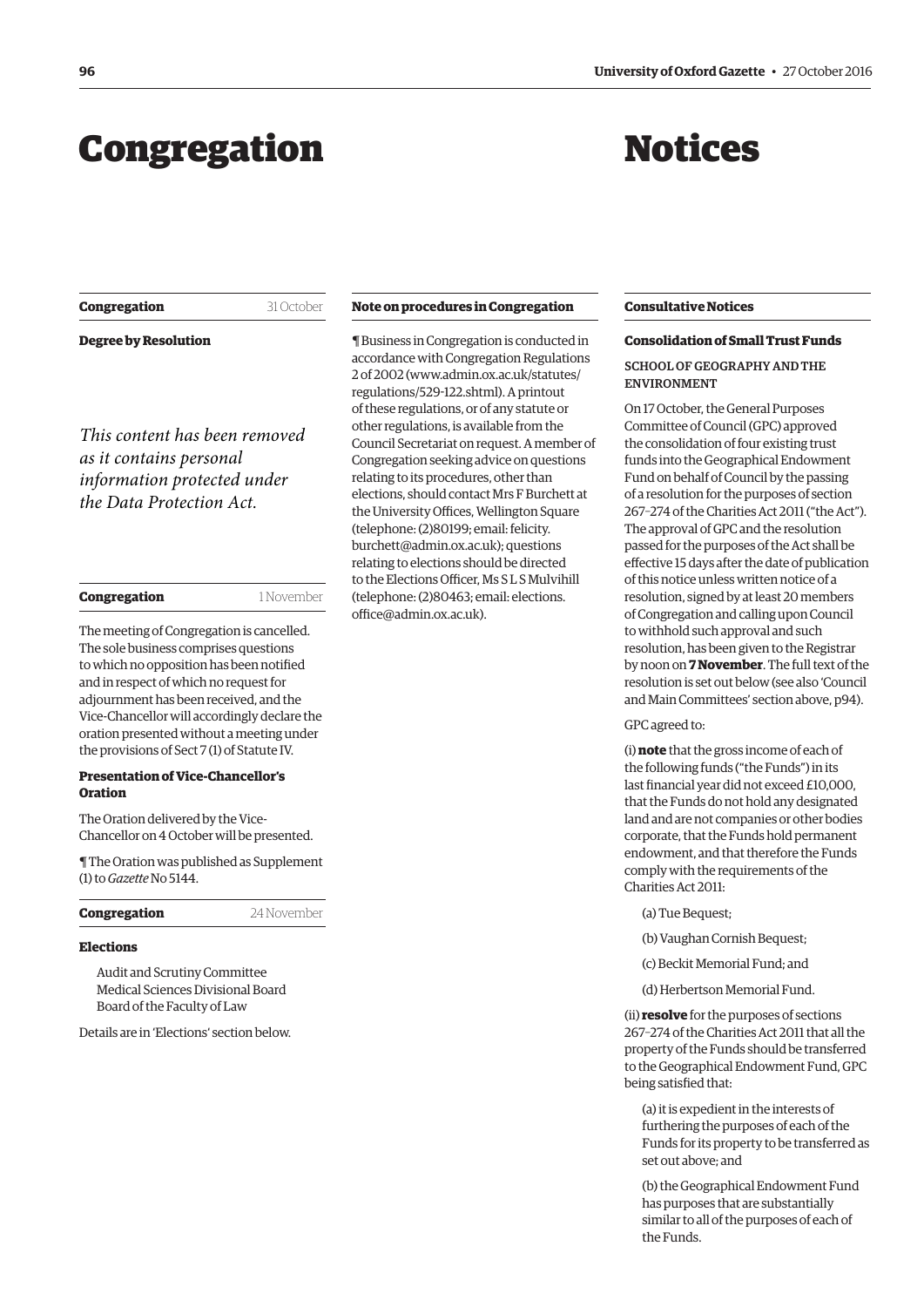#### **General Notices**

#### **Van Houten Fund**

The van Houten Bequest is a fund left by the late Georges van Houten in the 1960s to be used for the benefit of the University. Bids are now being invited for grants to support projects that can be shown to offer a broad strategic benefit to the University, but that do not form part of the normal day-to-day operations of a department and would not easily be funded from other regular sources.

Grants to applicants from within the University are usually in the region of £2,000–£12,000, either given as a one-off award or spread over two or three years. Grants are also available to organisations external to the University; in such cases, the amounts awarded are usually lower and there is a cap on the total amount of funding made available to external organisations, which is £25,000 for the current financial year. Projects which would more appropriately be supported from the University's Community scheme (www.ox.ac.uk/local-community/small[community-grants\) will be advised to apply](www.ox.ac.uk/local-community/small-community-grants)  to that fund.

The most recent invitation to bid, in November 2015, attracted 17 applications and resulted in awards for 9 of those. Grants awarded within the last year have included:

- support for the expansion of a Welcome Service for international staff;
- support for a public address system for the Divinity School and Convocation House.

The guidelines by which bids are assessed are as follows:

**1** Bids for grants will be assessed according to the breadth of the benefit to the University offered by the project in question, the strategic importance of the project to the University and the availability of funds. Only in exceptional circumstances will a grant be awarded in respect of a project which benefits a single department.

**2** Grants will not ordinarily be awarded for purposes for which other trust fund (or similar) support exists within the University, for example the funding of academic scholarships, regardless of whether or not the alternative fund(s) in question are in a position to fund the expenditure proposed.

**3** Grants will not ordinarily be awarded in respect of costs for which a department might reasonably be expected to hold a budget.

**4** Grants will not ordinarily be agreed in respect of recurrent activities except to provide:

(a) seed funding to support an activity in its first one to three years; or

(b) bridging support for one year only where a source of funding is lost and the department/faculty in question is confident that an alternative can be found for the following year.

**5** Grants will not ordinarily cover the full cost of a project. Departments will be expected to make some contribution, or to use the grant secured by the Van Houten Fund to assist in securing other funding (including external funding).

**6** The extent to which funds may be awarded to external organisations each financial year may be subject to an upper limit, to be set by the General Purposes Committee and reviewed on an annual basis.

The bids will be considered by the Registrar as a gathered field. Bids should be made on the application form which is available from the Secretary of the fund or from the van Houten Fund webpage: www. [admin.ox.ac.uk/finance/trusts/applying/](www.admin.ox.ac.uk/finance/trusts/applying/vanhoutenfund) vanhoutenfund. Applications should be sent, preferably as a Word document attached to an email, to the Secretary, Mrs Adrienne Lingard, by **23 November**.

Further information may be obtained from Mrs Lingard via telephone (Oxford 611627), email ([adrienne.lingard@admin.ox.ac.uk\) or](mailto:adrienne.lingard@admin.ox.ac.uk) at the University Offices, Wellington Square, Oxford OX1 2JD. The next invitation to bid will be in Michaelmas term 2017.

#### **Appointments**

#### **Social Sciences**

#### **HEADSHIPS**

The Social Sciences Divisional Board has conferred the following headships:

Professor Christopher Adam, DPhil Oxf, Professor of Development Economics and Fellow of St Cross, has been appointed to the Headship of the Department of International Development for a period of 3 years from 1 October 2016.

Professor David Gellner, DPhil Oxf, Professor of Social Anthropology and Professorial Fellow of All Souls, has been appointed to the Headship of the School of Anthropology and Museum Ethnography for a period of 2 years from 1 October 2016.

Professor Julia Lee-Thorp, PhD Cape Town, Professor of Archaeological Science and Fellow of St Cross, has been appointed to the Headship of the School of Archaeology for a period of 2 years from 1 October 2016.

Professor Margaret Stevens, DPhil Oxf, Professor of Economics, has been appointed to the Headship of the Department of Economics for a period of 3 years from 1 October 2016.

#### APPOINTMENTS

Dr Matthew Dyson, PhD Camb, has been appointed Associate Professor of Law, Faculty of Law, and Fellow of Corpus Christi from 1 October 2016.

Dr Alexander Kuo, PhD Stanford, has been appointed Associate Professor of Government, Department of Politics and International Relations, and Student of Christ Church from 1 October 2016.

Professor Luke Rostill, DPhil Oxf, has been appointed Associate Professor of Property Law, Faculty of Law, and Fellow of Trinity from 1 October 2016.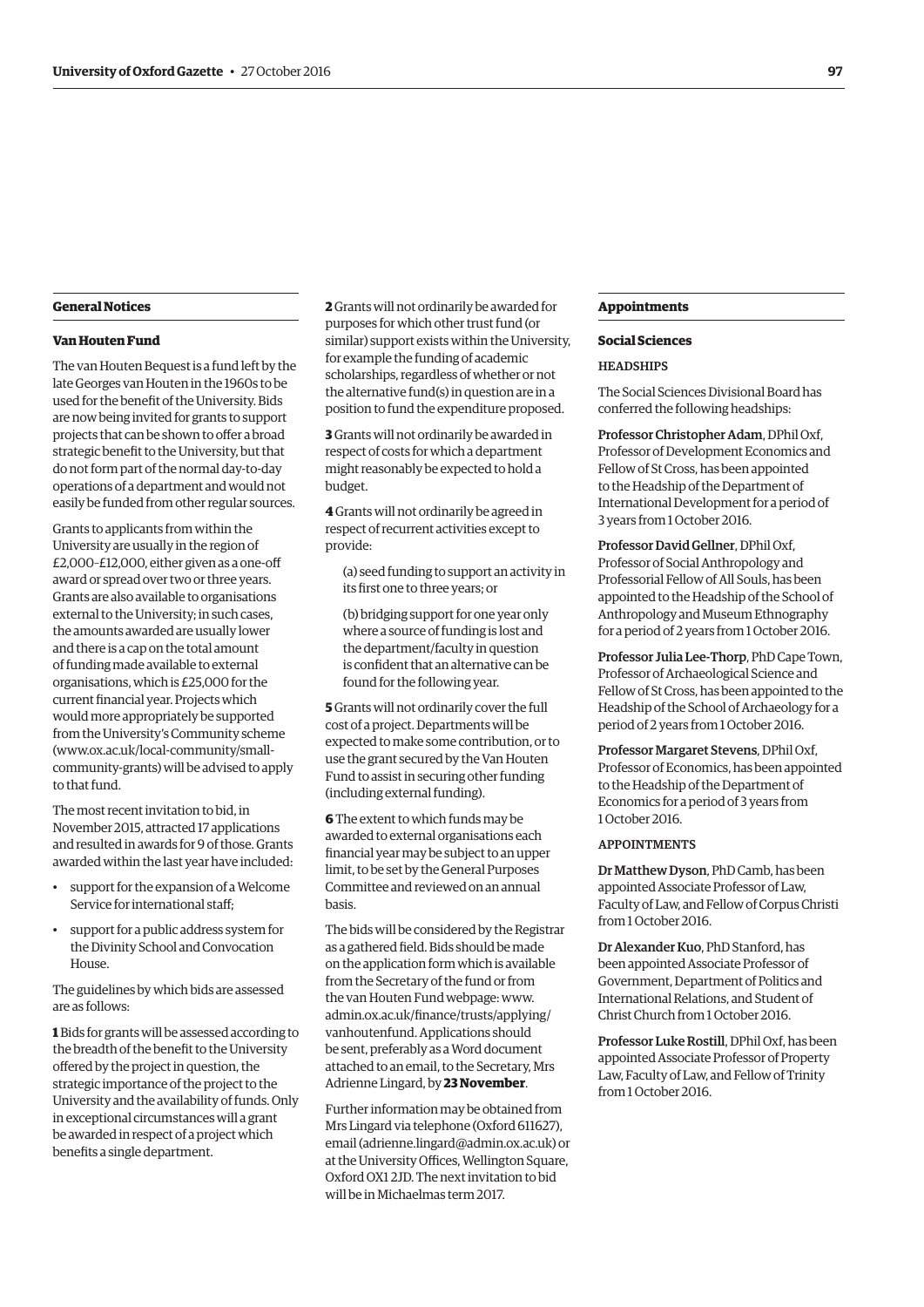#### CONFERMENT OF TITLE

The senior Appointments Panel has, on the recommendation of the Social Sciences Division, conferred the title of Professor of Behavioural Economics and Public Policy on Professor Anandi Mani with effect from 1 October 2016.

#### **Visiting Professorships**

#### **Humanities**

The Humanities Board has conferred the title of Visiting Professor of Phonology on Professor Paula Fikkert, MA Groningen, PhD Leiden, Professor of First Language Acquisition and Phonology, from 1 October 2016 until 31 July 2017.

#### **Medical Sciences**

The Medical Sciences Board has conferred the title of Visiting Professor of Clinical Pharmacology on G A Ford for a further period of 5 years from 28 October 2016.

The Medical Sciences Board has conferred the title of Visiting Professor of Tropical Microbiology on S Kariuki, BA MSc Nairobi, PhD Liv, for a further period of 5 years from 9 June 2016.

The Medical Sciences Board has conferred the title of Visiting Professor of Medical Imaging on J Schneider, PhD Würzburg, for a period of 3 years from 1 November 2016.

#### **Graduate Awards and Prizes**

*This content has been removed as it contains personal information protected under the Data Protection Act.*

#### **Electoral Boards**

#### **Composition of Electoral Boards**

The composition of the electoral boards to the posts below, proceedings to fill which are currently in progress, is as follows:

#### PROFESSORSHIP OF GENETICS

|                          | Appointed by            |
|--------------------------|-------------------------|
| Professor William James. | The Vice-               |
| PVC. in the chair        | Chancellor <sup>1</sup> |
| The Warden. Keble        | ex officio              |
| Professor M Wood         | Medical Sciences        |
|                          | Division                |
| <b>Professor F Barr</b>  | Department of           |
|                          | Biochemistry            |
| Professor K Nasmyth      | Department of           |
|                          | Biochemistry            |
| Professor A Fisher       | Department of           |
|                          | Biochemistry            |
| Professor A Brand        | Council                 |
| Professor M Freeman      | Council                 |
| Dr U Gruneberg           | Keble                   |
|                          |                         |

#### STANLEY LEWIS PROFESSORSHIP OF ISRAEL STUDIES

|                                      | Appointed by                                                          |
|--------------------------------------|-----------------------------------------------------------------------|
| Professor R Goodman,<br>in the chair | The Vice-<br>Chancellor <sup>1</sup>                                  |
| Professor R Chard                    | Principal of St<br>Anne's                                             |
| Professor M Stephens                 | Department of<br>Economics                                            |
| Professor M Mills                    | Department of<br>Sociology                                            |
| Professor R Murphy                   | School of<br>Interdisciplinary                                        |
| Professor L Fawcett                  | Area Studies<br>Department of<br>Politics and<br><b>International</b> |
| Professor M Goodman                  | Relations<br>Social Sciences<br>Division                              |
| Professor Y Zerubauel                | Council                                                               |
| <b>Professor C</b> Jones             | Council                                                               |
| Professor N MacFarlane               | St Anne's                                                             |
| <b>Professor P Robins</b>            | School of                                                             |
|                                      | Interdisciplinary<br>Area Studies                                     |
| Professor D Gellner                  | <b>Institute of Social</b><br>and Cultural<br>Anthropology            |

**Musical and other Events** 

#### **Harris Manchester**

#### THURSDAY LUNCHTIME RECITALS

The following recitals will take place at 1.30pm in the chapel. Admission free with [retiring collection. More information: myles.](mailto:myles.hartley@hmc.ox.ac.uk) hartley@hmc.ox.ac.uk.

*27 Oct*: Russian romantic works for voice, piano and cello: music by Borodin, Glinka. Tatiana Soloviova, soprano; Jacqueline Johnson, violoncello

*3 Nov*: QUINTETssentially Brass! A quintet from Oxford University Brass Band play brass classics to arrangements of traditional songs

*10 Nov*: European Explorations: arias and songs from across Europe including Verdi, Quilter, Hahn, Massenet. Susanna MacRae, soprano; Bernard Tan, piano

*17 Nov*: The Celtic Twilight: a celebration of WB Yeats in song and verse. Laurelle Rond and Clarsach Deb Wilson, vocals

*24 Nov*: Duets for soprano and baritone: music by Bach, Mozart, Purcell. Megan Hooper, soprano; Chris Emlyn-Jones, baritone

*1 Dec*: *Veni Emmanuel*: end-of-term concert by HMC musicians, including works for the Advent season

#### **Merton**

#### THURSDAY LUNCHTIME ORGAN **CONCERTS**

The following events will take place at 1.15pm in the chapel.

*27 Oct*: Thomas Fetherstonhaugh, Merton

*3 Nov*: Jonathan Clinch, Birmingham

*10 Nov*: Sebastian Thomson, Oxford

*17 Nov*: Peter King, Exeter

*24 Nov*: David Maw, Oriel/Christ Church

*1 Dec*: Benjamin Nicholas, Merton

1 Appointed by the Vice-Chancellor under the provisions of Statute IX, Sect 10 and 11.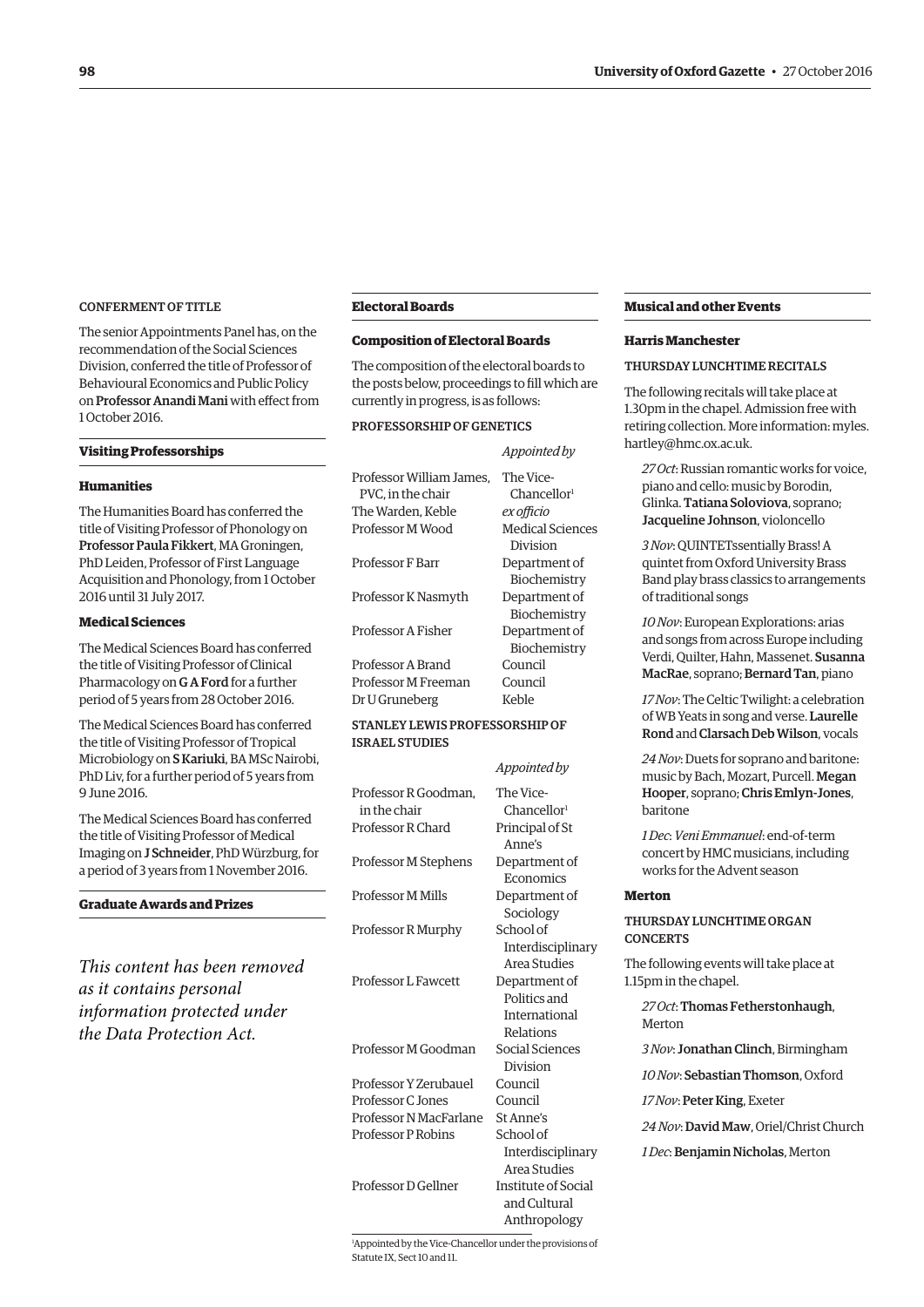#### **St Stephen's House**

#### SJE ARTS

The following events will be held at SJE Arts, St John the Evangelist church, 109A Iffley [Road. More information: www.sje-oxford.](http://www.sje-oxford.org/events) org/events or 01865 613507.

*4 Nov*: Neil Cowley Trio: *Spacebound Apes* live

*5 Nov*: Come and sing Vaughan Williams' *A Sea Symphony* with the Oxford Bach Choir

*10 Nov*:Anaïs Mitchell: US singer/ songwriter from the world of narrative folksong, poetry and balladry

*12 Nov*: Haydn's *Little Organ Mass*: NewChoir and Corona Baroque Ensemble

*19 Nov*: Haydn's *Harmonie Messe*: Oxford University Press Choir and Oxford Sinfonia

*21 Nov*: Spanish virtuoso Javier Perianes performs Schubert and de Falla (SJE Arts International Piano Series)

*25 Nov*: 'Wondrous Notes for Bright Cecilia': songs and instrumental music by Draghi, Purcell and Blow performed by three parts vied

*26 Nov*: Sophie Rosa, violin, and Sholto Kynoch, piano: Debussy, Delius, Franck, Saint-Saëns

#### **Wadham**

#### WADHAM COLLEGE MUSIC SOCIETY

*8.15pm, 3 Nov, Holywell Music Room*: 'In Golden Evening Light': exploring music for voice, cello and piano with Cara Curran, alto, Madeleine Ridd, cello, and Melanie Jones, piano. Free admission with retiring charity collection

#### **Exhibitions**

#### **Museum of Natural History**

The following events are free unless otherwise noted.

#### **EXHIBITIONS**

*until 13 Nov*: Lives at the Top: people and secrets behind the design of the museum's glass roof

*until 22 Jan*: Oxford Photographic Society's annual exhibition on the beauty of the natural world

*11 Nov–29 Jan*: Artweeks Arctic: Arcticinspired work from Oxfordshire Artweeks artists

#### POETS IN RESIDENCE

*7–9pm, 12 Dec*: Guests of Time: meet our Poets in Residence as they launch their [new anthology. To register: www.bit.ly/](www.bit.ly/mnhevents) mnhevents.

#### WHAT'S ON

Some events require registration or tickets. More information: [www.oum.ox.ac.uk.](http://www.oum.ox.ac.uk)

*6–9pm, 11 Nov*: Youth Forum event: Night at the Museum

*10am–3pm, 12 Nov*: Speed Date Specimen Sketching

*7pm, 14 Nov and 5 Dec*: Oxfordshire Mammal Group

*7–10pm, 18 Nov*: Late night event: Hopes and Fears (with Pitt Rivers Museum)

*2.30–4pm, 22 Nov*: Age of Nature: older people drop-in (dementia friendly)

*12–4pm, 26 Nov*: Drop-in: Super Science Saturday: The Science Behind the Headlines

*10am–3pm, 1 Dec*: Geology Day

*7–9pm, 1 Dec*: Building the Book of Nature

*10am–3pm, 2 Dec*: Cells in the Spotlight

*6.30–8.30pm, 7 Dec*: Visualising Nature

*18 Dec–2 Jan, during opening hours*: 12 Days of Christmas Trail

#### UNDER 5S

*10.30am and 11.30am, 14 Nov*: A Little Look at... Nursery Rhyme Animals

*10.30am–12.30pm, 22 Nov*: Curious Cubs

*10.30am and 11.30am, 12 Dec*: A Little Look at... Winter Animals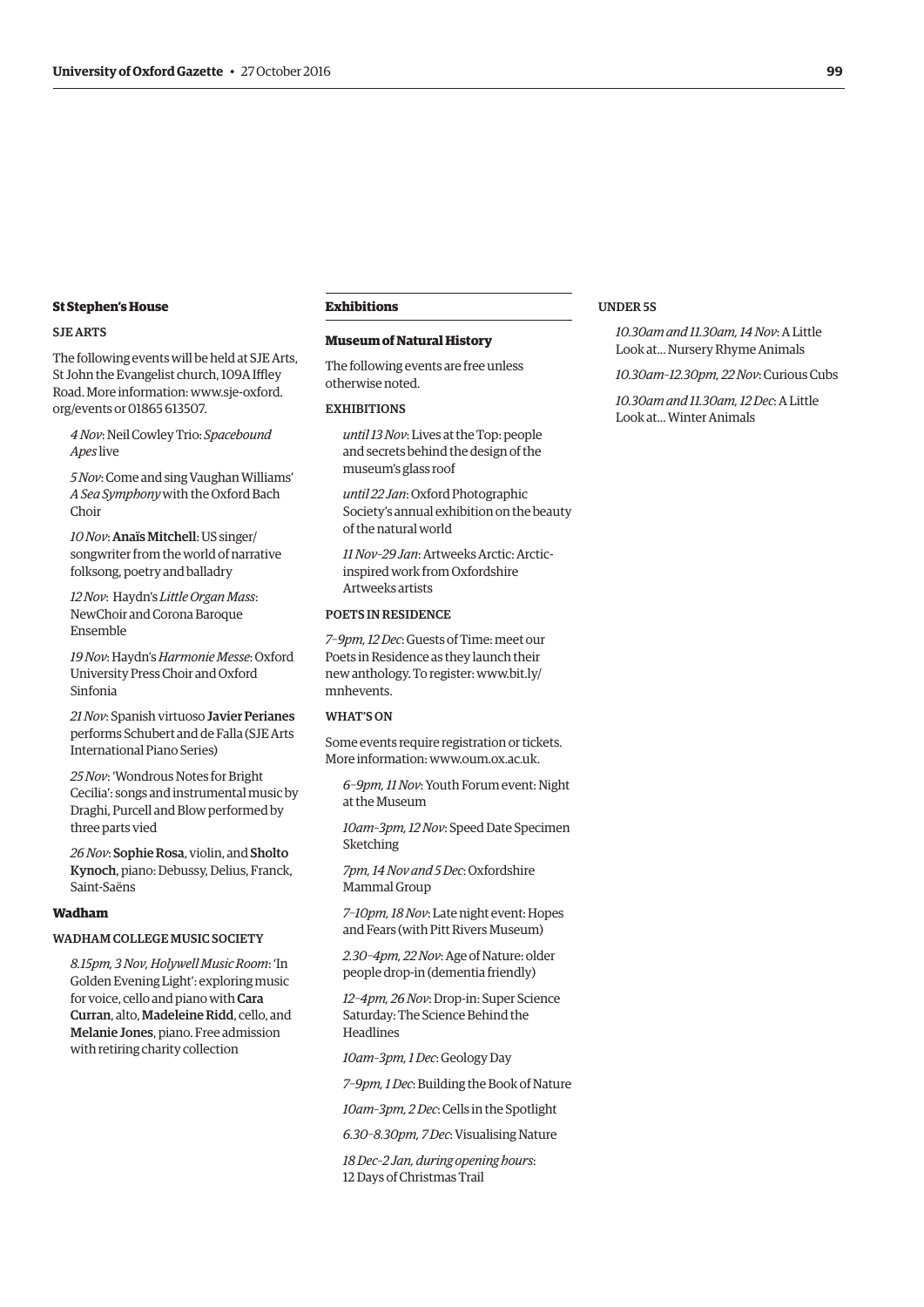## <span id="page-7-0"></span>Lectures

#### **Humanities**

#### **Faculties of English/History/History of Art/Music/Theology**

#### THE BIBLE IN ART, MUSIC AND LITERATURE INTERDISCIPLINARY SEMINAR

#### *Corrigendum*:

Professor David Whitford, Baylor, will give his seminar at 5pm on 31 October in the Danson Room, Trinity. Convener: Dr C Joynes

*Subject*: 'Finding Jesus in the Psalms: the role and influence of Jacques Lefèvre on Luther's understanding of justification'

#### **Faculty of Medieval and Modern Languages**

#### ZAHAROFF LECTURE

Marie Darrieussecq will deliver the Zaharoff Lecture at 5pm on 3 November in the Main Hall, Taylor Institute. *Subject*: 'Ecrire et ne pas écrire'

**Faculty of Philosophy**

#### **CONFERENCE**

A conference will be held from 10am on 4 November to 12.45pm on 5 November in the Linbury Room, Worcester (4 November), and the Headley Lecture Theatre, Ashmolean Museum (5 November). Speakers include: Kenneth R Westphal, Boğaziçi; Michael Barber, St Louis; Lois McNay; Pablo Muchnik, Emerson College; Sorin Baiasu, Keele; Constantin Brancoveanu, Bucharest; Nicholas Bunnin; and Sasha Mudd, Southampton. Free to attend and open to all, but registration required: [ruhidemiray@ymail.com.](mailto:ruhidemiray@ymail.com)

*Subject*: 'Deep disagreements: dealing normatively with deep differences'

#### **Social Sciences**

#### **Saïd Business School**

#### CLARENDON LECTURES IN MANAGEMENT STUDIES

Dr Stephen R Barley will deliver the final lecture in the series at 5.45pm on 27 October at Saïd Business School. More information [and to register: https://clms-stephen-barley.](https://clms-stephen-barley.eventbrite.com) eventbrite.com.

*Subject*: 'Managing the fears of studying technical work'

#### INAUGURAL LECTURE

Professor Andrew Stephen, L'Oréal Professor of Marketing, will deliver his inaugural lecture at 5pm on 7 November at Saïd Business School. More information and [to register: https://prof-stephen-inaugural](https://prof-stephen-inaugural-lecture.eventbrite.com)lecture.eventbrite.com.

*Subject*: 'What is the future of marketing?'

#### **SEMINARS**

The following seminars will be given at 12.15pm on Wednesdays at Saïd Business School.

Dr Giovanna Vitelli and Dr Mallica Kumbera Landrus *9 Nov*: tbc

#### Katrin Kohl

*30 Nov*: 'Creative multilingualism – the hidden value of linguistic diversity'

#### **Institutes, Centres and Museums**

#### **Oxford Centre for Islamic Studies**

The Rt Hon Sir John Major will lecture at 5pm on 21 November at the Oxford Centre for Islamic Studies, Marston Road. Entry by ticket: [www.oxcis.ac.uk/generalnews.html.](http://www.oxcis.ac.uk/generalnews.html) *Subject*: 'A world adrift'

#### **Oxford Poverty and Human Development Initiative/Oxford Martin School**

#### REPORT LAUNCH

Sir Tony Atkinson will chair a launch event for the report of the Commission on Global Poverty 3-6pm on 3 November at the Oxford Martin School. Panelists: Achim Steiner, James Foster, Natalie Quinn, Robert Allen, Sabina Alkire, Denise Lievesley, Stefan Dercon, Mihika Chatterjee and Duncan Green. Attendance free and all [welcome but registration required: www.](www.oxfordmartin.ox.ac.uk/event/2378) oxfordmartin.ox.ac.uk/event/2378. More information: www.ophi.org.uk/report-of[the-commission-on-global-poverty-oxford](www.ophi.org.uk/report-of-the-commission-on-global-poverty-oxford-launch)launch.

*Subject*: 'Monitoring global poverty'

#### **Colleges, Halls and Societies**

#### **Mansfield**

Mark Stephens will lecture at 5pm on 25 November in the Lecture Theatre.

Convener: Baroness Helena Kennedy, QC *Subject*: 'Liberty and privacy in the digital age'

### **Oriel**

#### ANNUAL JOHN COLLINS LECTURE

John, Lord Alderdice, will give the 2016 John Collins Lecture at 5.30pm on 8 November in the Harris Lecture Theatre. Open to all; followed by a drinks reception at [6.45pm. More information: chaplain@oriel.](mailto:chaplain@oriel.ox.ac.uk) ox.ac.uk.

*Subject*: 'Has the world gone mad?'

#### **Regent's Park**

#### OXFORD CENTRE FOR CHRISTIANITY AND CULTURE

*Thinking after secularity: historical perspectives*

The following public lectures will be given at 5pm on Mondays in the Collier Room. Conveners: Dr Robin Gibbons, Dr Andrew Moore

The Revd Douglas Dales, Diocese of Oxford *31 Oct*: '*Sanctitas* and *saeculum* – church, monarchy and society in the Middle Ages'

#### Dr Leif Dixon

*7 Nov*: 'Secularisation in an age of faith? The unintended consequences of the English Reformation, 1534–1689'

Nick Spencer, Theos

*14 Nov*: 'Atheism and authority in the 18th century'

Professor John Brooke

*21 Nov*: 'Victorian science and secularity'

Andrew Brown, *The Guardian 28 Nov*: 'Secularism today – does it make any sense?'

#### **Other Groups**

#### **Friends of Pitt-Rivers Museum**

#### *Corrigendum*:

Jenny Balfour Paul, Exeter, will lecture at 6pm for 6.30pm on 18 November in the Pitt Rivers New Extension, Robinson Close, South Parks Road. Visitors welcome: £2. More information: www.prm.ox.ac.uk/ [friends-museum-events-programme or](www.prm.ox.ac.uk/friends-museum-events-programme)  01865 270927.

*Subject*: 'Deeper than indigo: tracing Thomas Machell, forgotten explorer'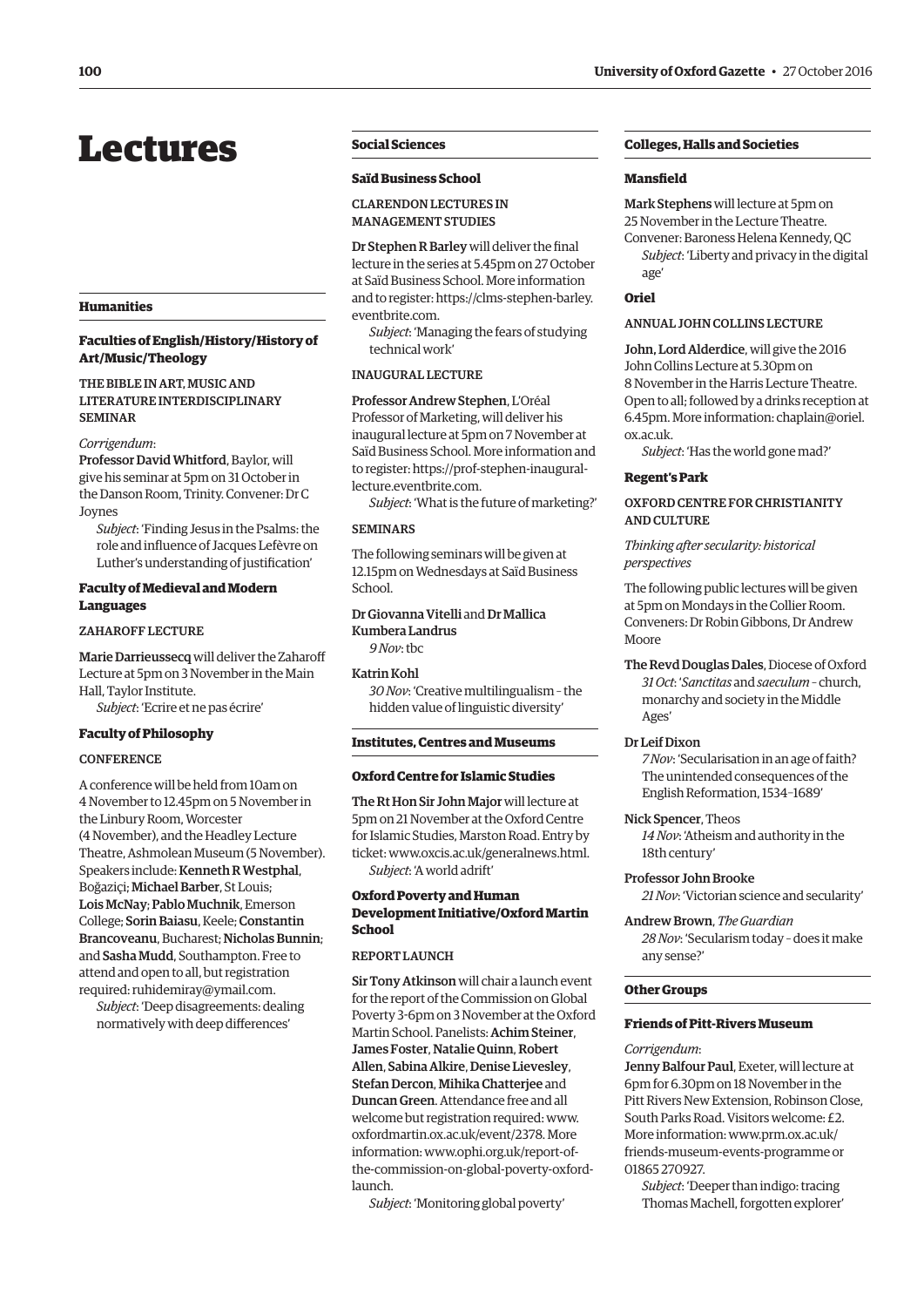## <span id="page-8-0"></span>Examinations and Boards

**Examinations for the Degree of Doctor of Medicine**

*This content has been removed as it contains personal information protected under the Data Protection Act.*

**Examinations for the Degree of Doctor of Philosophy**

*This content has been removed as it contains personal information protected under the Data Protection Act.*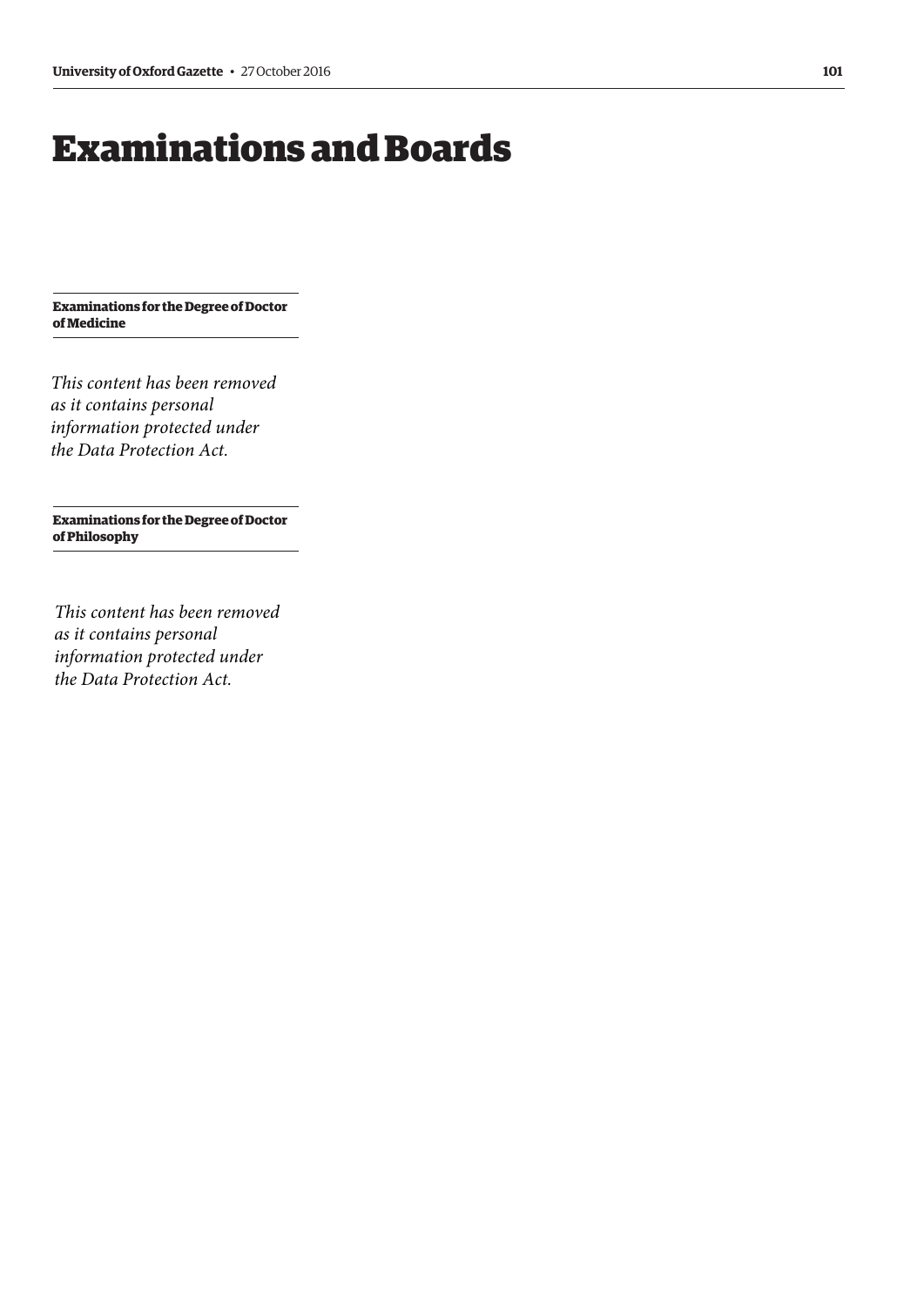*This content has been removed as it contains personal information protected under the Data Protection Act.*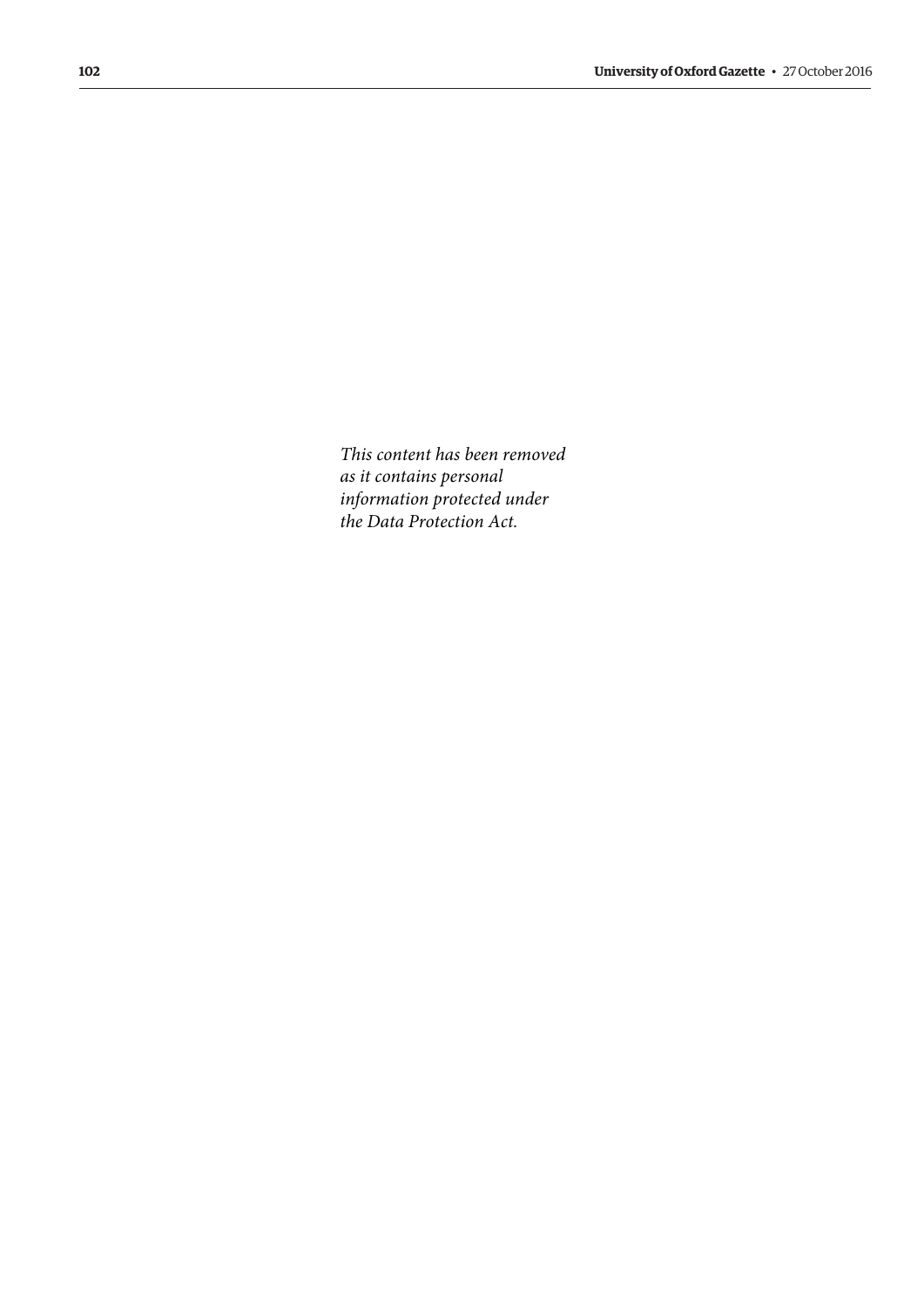*This content has been removed*

*information protected under the Data Protection Act.*

*as it contains personal*

## <span id="page-10-0"></span>Colleges, Halls and Societies

#### **Elections to Fellowships**

#### **Jesus**

Official Fellowship (Fixed-term Acting Academic Director) 10 October 2016–12 May 2017:

Dr Fiona Whitehouse, BA Exe, MSt Oxf, PhD Birkbeck

Official Fellowship and Tutorship in Engineering Science from 1 January 2017: Dr Benjamin Williams, MPhys DPhil Oxf

Access and Career Development Fellowship from 1 September 2016:

Dr Matthew Williams, BSc Brist, DPhil Oxf

Junior Research Fellowship in Physics from 1 October 2016:

Dr Helen Chrzanowski, BSc PhD ANU

Junior Research Fellowship in Computer Science from 1 October 2016: Dr Seth Flaxman, BA Harvard, PhD

Carnegie Mellon

Junior Research Fellowship in Classics from 1 October 2016:

Dr Tosca Lynch, BMus National Conservatory of Music Trento, BA MPhil Trento, PhD St And

Visiting Senior Research Fellowship 2016– 2017:

Dr Simon Schultz, BE BSc Monash, ME(Res) Sydney, DPhil Oxf

Welsh Supernumerary Fellowship 2016– 2017:

Professor Richard B Davies, MSc Birm, MA Camb, PhD Brist

#### **Memorial Events**

#### **Worcester**

A memorial service for Professor James Campbell, sometime Fellow and Tutor in History, will be held at 2pm on 3 November at the University Church of St Mary the Virgin. Refreshments will be available after the service in Worcester hall.

#### **Obituaries**

#### **Worcester**

Wilfrid Ernest Grenville-Grey, 1 March 2016; 1950. Aged 85. John Alan Philpott, October 2016; 1972. Aged 62.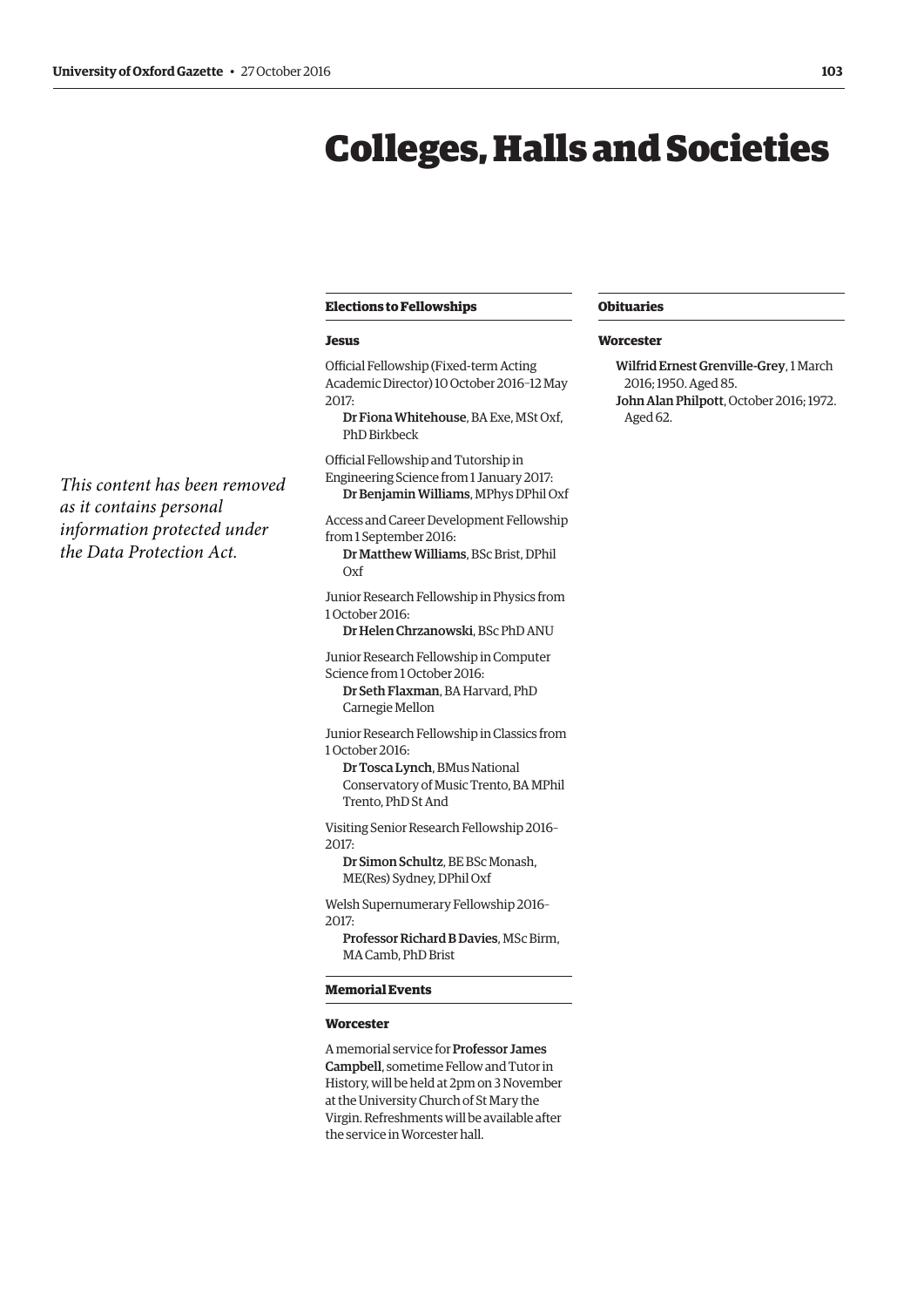## <span id="page-11-0"></span>Elections

**Elections** 24 November

Nominations for the elections below will close at **4pm on 27 October**.

#### **Audit and Scrutiny Committee**

One member of Congregation elected by Congregation from among members of the faculties in the Divisions of Mathematical, Physical and Life Sciences and of Medical Sciences who shall not serve on Council or on any committee which in the view of Council has mainline executive authority within the University, or hold any office in the University or any college which involves executive authority

| Current/Retiring Member       | To hold<br>office until |
|-------------------------------|-------------------------|
| Professor Jim Davies, Kellogg | HT 2021                 |

One member of Congregation elected by Congregation from among members of the faculties in the Divisions of Humanities and Social Sciences who shall not serve on Council or on any committee which in the view of Council has mainline executive authority within the University, or hold any office in the University or any college which involves executive authority

*Current/Retiring Member To hold* 

Professor Sarah Whatmore, Keble HT 2021

*office until*

For further information, please contact the Secretary [\(sally.vine@admin.ox.ac.uk\).](mailto:sally.vine@admin.ox.ac.uk)

#### **Medical Sciences Divisional Board**

One person from the Department of Biochemistry and the Nuffield Department of Clinical Medicine who is also a member of the Faculty of Biochemistry, the Faculty of Clinical Medicine, the Faculty of Physiological Sciences or the Faculty of Psychological Studies, elected by the members of the Faculty of Biochemistry, the Faculty of Clinical Medicine, the Faculty of Physiological Sciences and the Faculty of Psychological Studies

| Current/Retiring Member                                                 | To hold<br>office until |
|-------------------------------------------------------------------------|-------------------------|
| Professor Peter Ratcliffe.<br>Magdalen, Faculty of<br>Clinical Medicine | MT 2017                 |

One person from the Department of Physiology, Anatomy and Genetics and the Radcliffe Department of Medicine who is also a member of the Faculty of Biochemistry, the Faculty of Clinical Medicine, the Faculty of Physiological Sciences or the Faculty of Psychological Studies, elected by the members of the Faculty of Biochemistry, the Faculty of Clinical Medicine, the Faculty of Physiological Sciences and the Faculty of Psychological Studies

| Current/Retiring Member                                                            | To hold<br>office until |
|------------------------------------------------------------------------------------|-------------------------|
| Professor Peter A Robbins.<br>Queen's, Faculty of<br><b>Physiological Sciences</b> | MT 2017                 |

One person from the Nuffield Department of Clinical Neurosciences, the Department of Experimental Psychology, the Department of Pharmacology and the Department of Psychiatry who is also a member of the Faculty of Biochemistry, the Faculty of Clinical Medicine, the Faculty of Physiological Sciences or the Faculty of Psychological Studies, elected by the members of the Faculty of Biochemistry, the Faculty of Clinical Medicine, the Faculty of Physiological Sciences and the Faculty of Psychological Studies

| Current/Retiring Member        | To bold<br>office until |
|--------------------------------|-------------------------|
| Professor Christopher Kennard, | MT 2017                 |
| Brasenose. Faculties of        |                         |
| Psychological Studies and of   |                         |
| Clinical Medicine              |                         |

*The following nomination has been received*:

Anna Christina Nobre, MA Oxf, PhD Yale, Fellow of St Catherine's, Faculty of Psychological Studies

#### *Nominated by*:

- N J Emptage, Lincoln, Faculty of Physiological Sciences
- J R Geddes, Faculty of Clinical Medicine A J King, Merton, Faculty of Physiological
- Sciences, Faculty of Psychological Studies
- I M C Tracey, Pembroke, Faculty of Psychological Studies, Faculty of Clinical Medicine

For further information, please contact the Secretary ([david.bryan@admin.ox.ac.uk\).](mailto:david.bryan@admin.ox.ac.uk)

#### **Board of the Faculty of Law**

One Official Member elected by all members of the faculty and from the persons qualified to be Official Members as per Regulation 10 of Council Regulations 19 of 2002

*Current/Retiring Member To hold office until* 

Professor Paul Craig, St John's MT 2017

*The following nomination has been received:*

Professor Catherine Redgwell, LLB British Columbia, BA Winnipeg, MSc Lond, MA Oxf, Fellow of All Souls

#### *Nominated by:*

Professor H G Collins, All Souls Professor L Enriques, Jesus Professor J Herring, Exeter Professor E Peel, Keble

For further information, please contact the [Secretary \(charlotte.vinnicombe@law.ox.ac.](mailto:charlotte.vinnicombe@law.ox.ac.uk)  $11\overline{k}$ 

#### **Notes:**

Nominations in writing for the elections on 24 November, by four members of Congregation other than the candidate, will be received by the Elections Office, University Offices, Wellington Square, up to **4pm on Thursday, 27 October**.

At least one nomination in respect of each candidate must be made on an official [nomination form \(available at www.admin.](www.admin.ox.ac.uk/elections/forms/index.shtml) ox.ac.uk/elections/ forms/index.shtml).

All candidates are asked to note the general requirements which apply to all committee members, as set out in Council Regulations 14 of 2002 (General Regulations of Council for Committees) ([www.admin.ox.ac.uk/](http://www.admin.ox.ac.uk/statutes/regulations/519-122.shtml) [statutes/regulations/519-122.shtml\). Cu](http://www.admin.ox.ac.uk/statutes/regulations/519-122.shtml)rrent members seeking re-election are also asked to check for specific restrictions on consecutive service.

Candidates are invited to include with their nomination forms a written statement of no more than 250 words, setting out reasons for standing and qualifications for the office being sought. In the event of a contested election, these statements will be available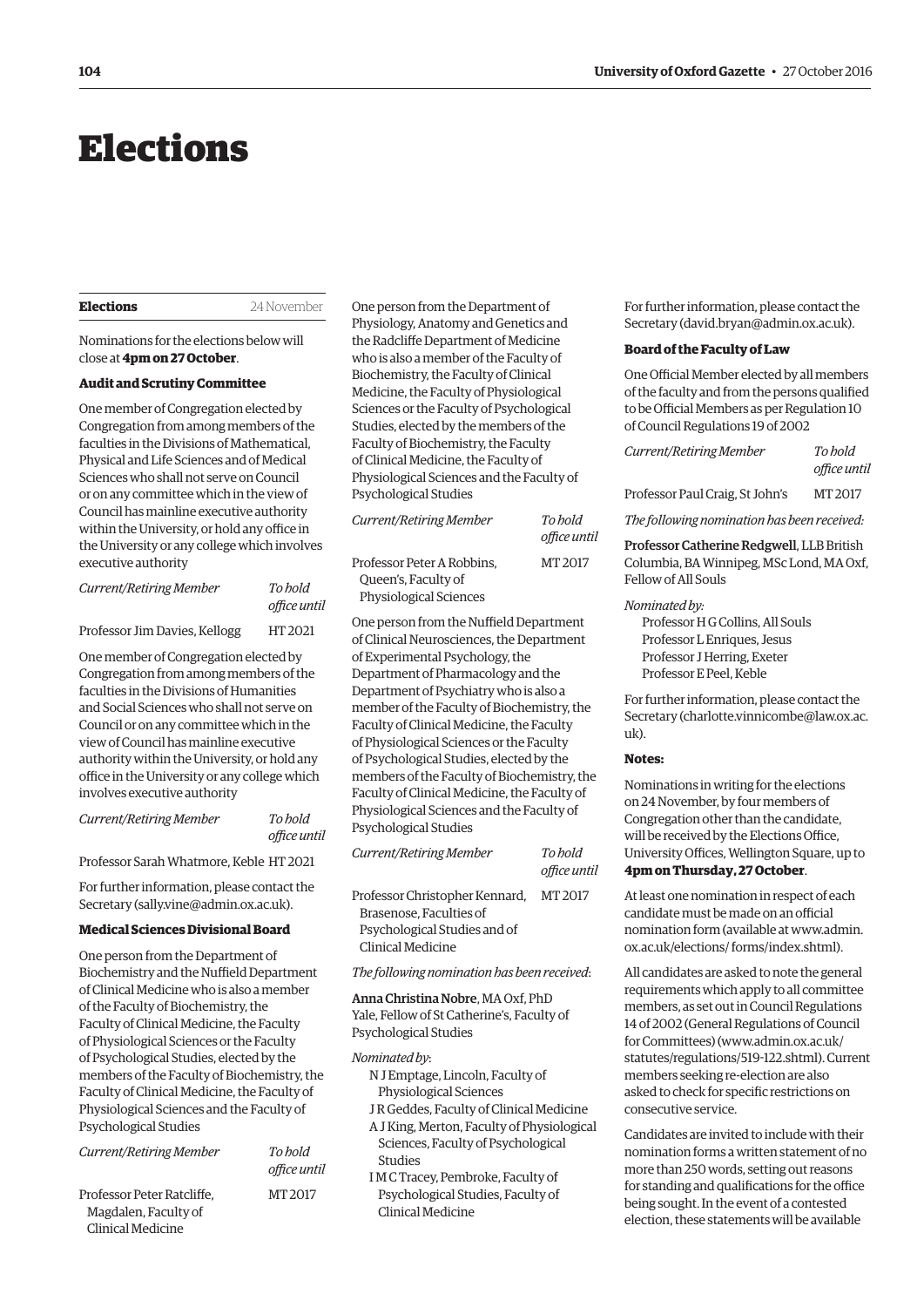## Advertisements

<span id="page-12-0"></span>online at [www.admin.ox.ac.uk/elections an](http://www.admin.ox.ac.uk/elections)d published in the *Gazette* dated 10 November. Voters may wish to wait until they have read these notes before returning their ballot papers.

Ballot papers will be sent out to members of Congregation as soon as possible after the closing date for nominations. Completed ballot papers must be received by the Elections Office not later than **4pm on 24 November**.

For further information, please contact the Elections Office [\(shirley.mulvihill@admin.](mailto:shirley.mulvihill@admin.ox.ac.uk) [ox.ac.uk\).](mailto:shirley.mulvihill@admin.ox.ac.uk)

#### **Advertising enquiries**

*Email*: [gazette.ads@admin.ox.ac.uk](mailto:gazette.ads@admin.ox.ac.uk) *Telephone*: 01865 (2)80548 *Web*[: www.ox.ac.uk/gazette/](www.ox.ac.uk/gazette/classifiedadvertising) classifiedadvertising

#### **Deadline**

Advertisements are to be received by **noon on Wednesday** of the week before publication (ie eight days before publication). Advertisements must be submitted online.

#### **Charges**

Commercial advertisers: £30 per insertion of up to 70 words, or £60 per insertion of 71–150 words.

Private advertisers: £20 per insertion of up to 70 words, or £40 per insertion of 71–150 words.

Advertisements which are placed only in the online edition of the *Gazette* are reduced to £20 per insertion for commercial advertisers and £10 per insertion for private advertisers for 70-word advertisements (or £40 and £20 respectively for 150-word advertisements).

See our website for examples of whether an advertisement is considered commercial [or private: www.ox.ac.uk/gazette/](www.ox.ac.uk/gazette/classifiedadvertising) classifiedadvertising.

#### **Online submission and payment**

Advertisements must be submitted and paid for online, using a credit card or debit card, through a secure website. For details, see [www.ox.ac.uk/gazette/classifiedadvertising.](http://www.ox.ac.uk/gazette/classifiedadvertising)

#### **Extracts from the terms and conditions of acceptance of advertisements**

#### *General*

1. Advertisements are accepted for publication at the discretion of the editor of the *Gazette*.

*Note*. When an advertisement is received online, an acknowledgement will be emailed automatically to the email address provided by the advertiser. The sending of this acknowledgement does not constitute an an acceptance of the advertisement or an undertaking to publish the advertisement in the *Gazette*.

2. The right of the *Gazette* to edit an advertisement, in particular to abridge when necessary, is reserved.

3. Advertisements must be accompanied by the correct payment, and must be received by the deadline stated above. *No refund can be made for cancellation after the acceptance of advertisements*.

4. Once an advertisement has been submitted for publication, no change to the text can be accepted.

5. Voucher copies or cuttings cannot be supplied.

#### *Charges*

6. Two separate charging arrangements will apply, for commercial and private advertisers. The rates applicable at any time will be published regularly in the *Gazette*, and may be obtained upon enquiry. The rates, and guidance on applicability of each rate, are also available online.

The editor's decision regarding applicability of these rates to an individual advertiser will be final.

#### *Disclaimer*

**7. The University of Oxford and Oxford University Press accept no responsibility for the content of any advertisement published in the** *Gazette***. Readers should note that the inclusion of any advertisement in no way implies approval or recommendation of either the terms of any offer contained in it or of the advertiser by the University of Oxford or Oxford University Press.**

#### *Advertisers' Warranty and Indemnity*

**13. The advertiser warrants:**

**(i) Not to discriminate against any respondents to an advertisement published in the** *Gazette* **on the basis of their gender, sexual orientation, marital or civil partner status, gender reassignment, race, religion or belief, colour, nationality, ethnic or national origin, disability or age, or pregnancy.**

(ii) That the advertisement does not contravene any current legislation, rules, regulations or applicable codes of practice.

(iii) That it is not in any way illegal or defamatory or a breach of copyright or an infringement of any other person's intellectual property or other rights.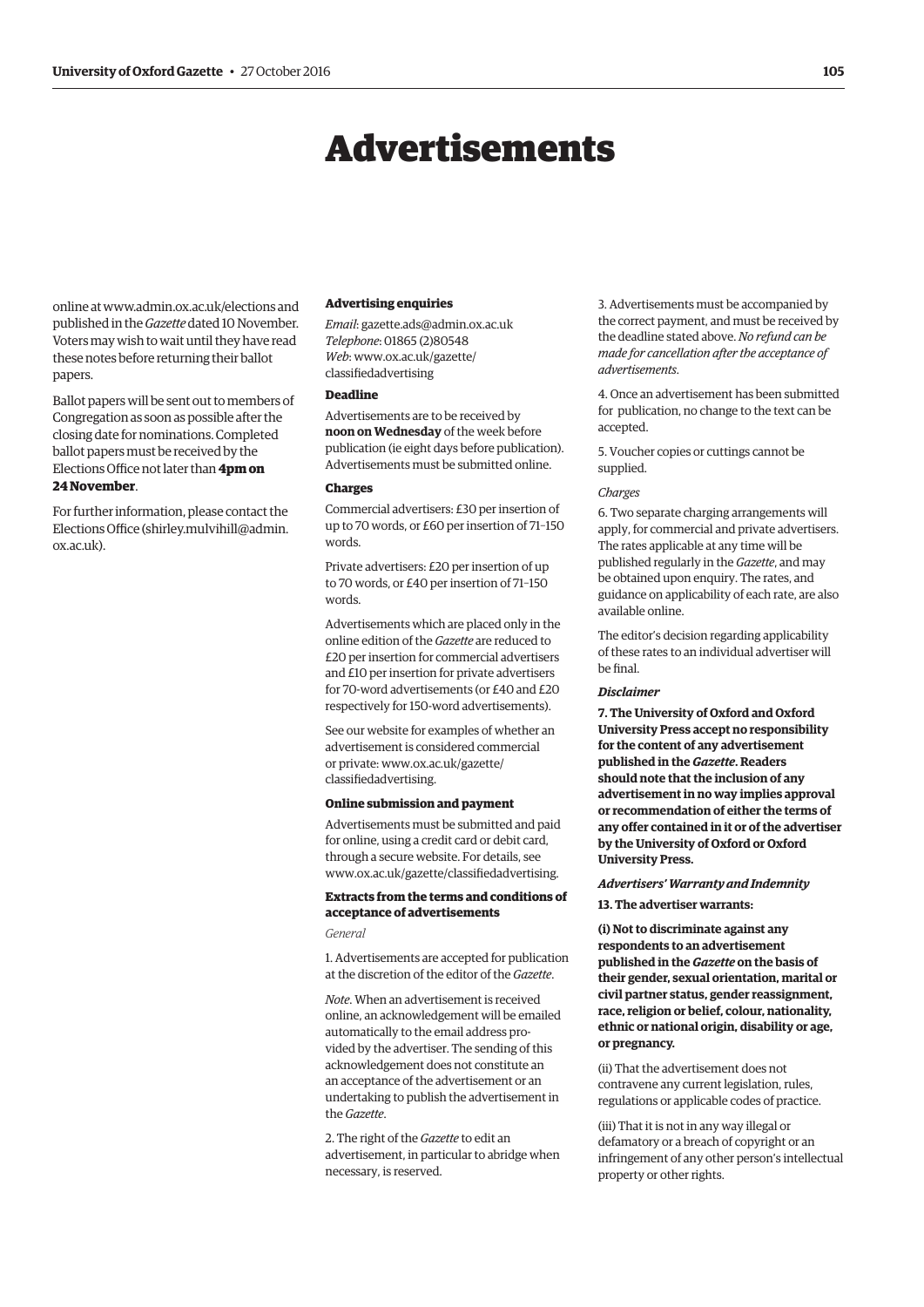*You are advised to view our full Terms and Conditions of acceptance of advertisements. Submission of an advertisement implies acceptance of our terms and conditions, which may be found at www.ox.ac.uk/gazette/ [classifiedadvertising, and may also be obtained](www.ox.ac.uk/gazette/classifiedadvertising)  on application to Gazette Advertisements, Public Affairs Directorate, University Offices, Wellington Square, Oxford OX1 2JD.*

#### **Publication in online** *Gazette*

16. Unless the advertiser stipulates otherwise, all advertisements will be published in the online *Gazette* in addition to the printed *Gazette*. At the time of submission of an advertisement, the advertiser may stipulate that he or she does not wish the advertisement to be included in the online *Gazette*. This stipulation: (i) must be made at the time of submission of the advertisement; (ii) cannot later be altered; (iii) will apply to all instances of publication of an advertisement arranged at the time of submission of that advertisement. Please note that advertisements form part of the online *Gazette* as published and cannot be removed or amended after publication.

#### **Miscellaneous**

#### **Craft courses**

**Ardington School of Crafts** offers short courses with practising craftspeople in beautiful surroundings near Wantage. 200 courses between 1 and 3 days, from stained glass and silver jewellery to textiles and carving, all held in our well-equipped workshops. Unearth your hidden talents and discover why people keep coming back to Ardington School of Crafts. Gift vouchers [available. See: www.ardingtonschoolofcrafts.](www.ardingtonschoolofcrafts.com) com. Tel: 01235 833433.

#### **Shezan Restaurant**

**Mughal Indian cuisine** at Shezan: 1st floor, 135 High St, Oxford. From our kitchen to your table, we bring you fresh herbs, spices, roots, fragrances and the Mughal tradition of passion for good food. Serving as dining rooms since 1915. Open daily noon–3pm and 5.30–11pm. Tel: 01865 251600. Website: [www.](http://www.shezanoxford.co.uk) [shezanoxford.co.uk.](http://www.shezanoxford.co.uk)

#### **Oxford University Newcomers' Club**

**The Oxford University Newcomers' Club** at the University Club, 11 Mansfield Rd, OX1 3SZ, welcomes the wives, husbands or partners of visiting scholars, of graduate students and of newly appointed academic members of the University. We offer help, advice, information and the opportunity to meet others socially. Informal coffee mornings are held in the club every Wednesday 10.30–12 (excluding the Christmas vacation). Newcomers with children (0–4) meet every Fri in term 10.15–11.45. We have a large programme of events including tours of colleges, museums and other places of interest. Other term-time activities include a book group, informal conversation group, garden group, antiques group, opportunity to explore Oxfordshire and an opportunities in Oxford group. Visit our website: [www.](http://www.newcomers.ox.ac.uk) [newcomers.ox.ac.uk.](http://www.newcomers.ox.ac.uk)

#### **Restoration and conservation of antique furniture**

**John Hulme** undertakes all aspects of restoration. 30 years' experience. Collection and delivery. For free advice, telephone or write to the Workshop, 11A High St, Chipping Norton, Oxon, OX7 5AD. Tel: 01608 641692.

#### **Sell your unwanted books**

**We buy academic and non-academic used books**. If you are moving office or home, leaving the University or just need more space, we can help. We are most interested in arts, history and social sciences and also buy classical or jazz CDs. Good prices paid for large or small collections and we collect from anywhere in the Oxford area. Please contact [Ross on 07720 288774 or bd@beadledavies.](mailto:bd@beadledavies.co.uk) co.uk.

#### **Services offered**

**Big or small, we ship it all**. Plus free pick up anywhere in Oxford. Also full printing services available (both online and serviced), 24-hour photocopying, private mailing addresses, fax bureau, mailing services and much more. Contact or visit Mail Boxes Etc, 266 Banbury Rd, Oxford. Tel: 01865 514655. Fax: 01865 514656. Email: [staff@mbesummertown.co.uk.](mailto:staff@mbesummertown.co.uk)  Also at 94 London Rd, Oxford. Tel: 01865 [741729. Fax: 01865 742431. Email: staff@](mailto:staff@mbeheadington.co.uk) mbeheadington.co.uk.

**Carpenter/joiner**. For bookcases, wardrobes, etc, made on site to your specifications. Portfolio available. Call Rob Guthrie on 01608 677423 (evening) or 07961 444957 (daytime). Email: [rob.s.guthrie@gmail.com. W](mailto:rob.s.guthrie@gmail.com)eb: [www.](http://www.robguthrie.co.uk) [robguthrie.co.uk.](http://www.robguthrie.co.uk)

#### **Tuition offered**

**Classics tuition**. Very experienced tutor (MA, DPhil) offers tutorials in Latin, Ancient Greek and classical literature at all levels, including adults learning for interest or research projects. Excellent references and testimonials. Competitive rates. To discuss your requirements please call Neil Sewell-Rutter on 07790 067072, or email: [neilsewellrutter@btinternet.com.](mailto:neilsewellrutter@btinternet.com)

#### **Flats to let**

#### **Spacious apartment in central Paris**.

Fully equipped apartment for rent: living room, kitchen/dining room, 2 bedrooms, 1 small study, 1 big study (convertible into a bedroom). 97sqm. Centrally located (Paris 9). Within walking distance of shops, bakeries, cinema, department stores. 20m from metro stop, numerous buses. Across the road from primary school. The flat can sleep up to [5 people. Rent: £2,000 pm. Contact: leila.](mailto:leila.vignal@qeh.ox.ac.uk) vignal@qeh.ox.ac.uk.

**2-bedroom flat for rent**: £1,200 pcm. A firstfloor south-facing apartment in a purposebuilt block within the popular development of Bennett Crescent, a short walk from the Oxford Business Park, local shops, ring road and frequent bus route to the city centre. Fully furnished throughout. Would suit a professional single or couple. Contact: [kingsley.micklem@ndcls.ox.ac.uk.](mailto:kingsley.micklem@ndcls.ox.ac.uk)

#### **Accommodation offered**

#### *Graduate Accommodation Office*

The Graduate Accommodation Office provides affordable accommodation to full-time graduate students of the [University. Please see www.admin.ox.ac.](www.admin.ox.ac.uk/graduateaccommodation) uk/graduateaccommodation. Academic visitors, staff and part-time students may wish to register for Student Pad, a website where private landlords advertise for tenants associated with the University: [www.oxfordstudentpad.co.uk.](http://www.oxfordstudentpad.co.uk)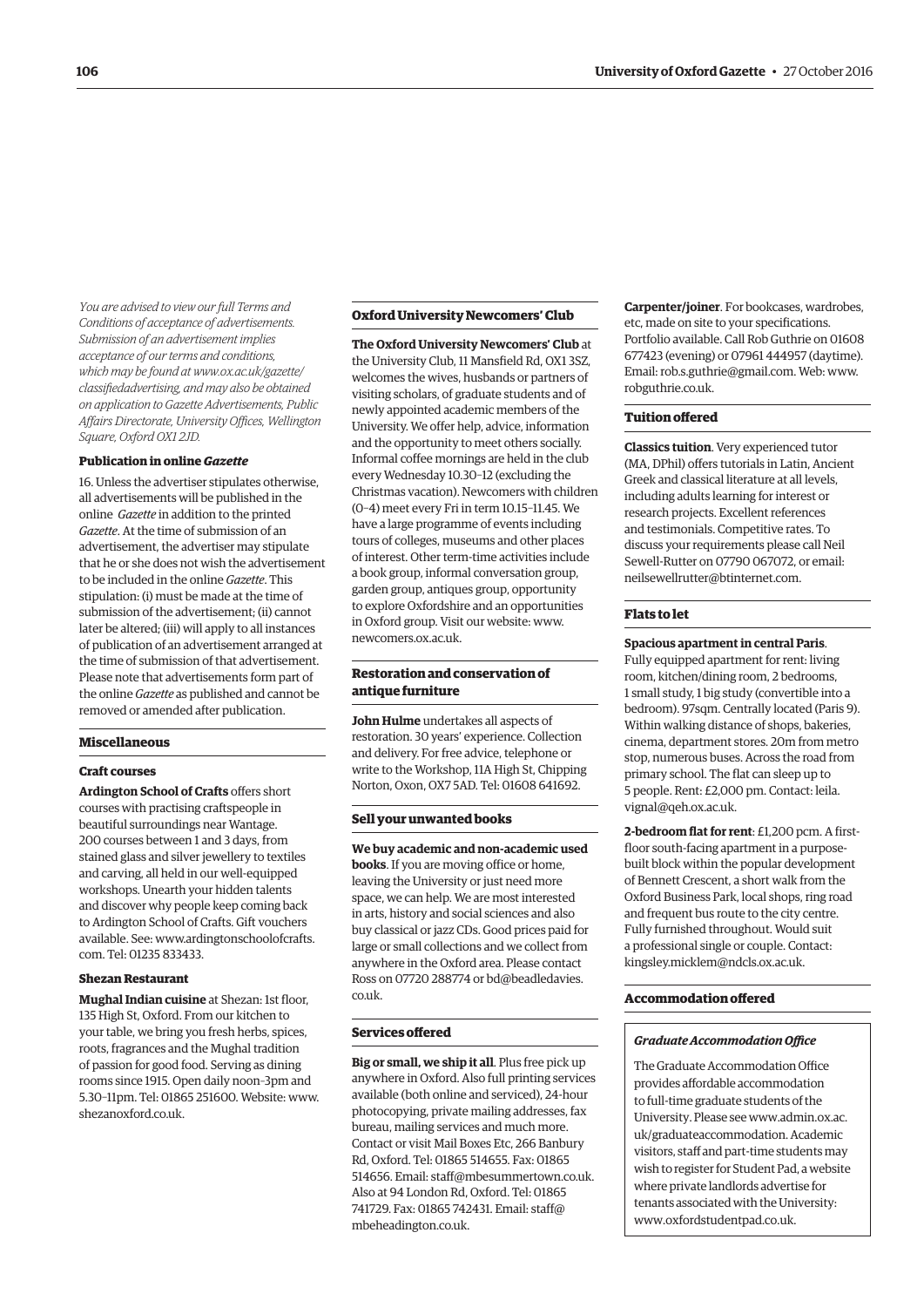**scottfraser** – market leaders for quality Oxfordshire property. Selling, letting, buying, renting, investing – we are here to help. Visit [www.scottfraser.co.uk fo](http://www.scottfraser.co.uk)r more information or call: Headington sales: 01865 759500; Summertown sales: 01865 553900; East Oxford sales: 01865 244666; Witney sales: 01993 705507; Headington lettings: 01865 761111; Summertown lettings: 01865 554577; East Oxford and student lettings: 01865 244666; Witney lettings: 01993 777909.

#### **Accommodation sought**

#### *University Accommodation Office*

Landlords – do you have a spare room, flat or house to let? Oxford University Accommodation Office seeks all types of short- and long-term accommodation for students, academic visitors, postdocs and members of the University. Our Studentpad software allows landlords to quickly advertise properties online, amend details and upload photos. See: www.admin. [ox.ac.uk/accommodation/landlord. For](www.admin.ox.ac.uk/accommodation/landlord)  information: 01865 280923.

**Young family** (2 life scientists and young baby) is seeking a short-term home (flat or house, preferably furnished) for 6-month stay in Oxford starting Jan 2017. Please contact 07900 006570.

#### **Self-catering apartments**

**Righton**, founded in 2001 as OxfordShortlets, is an independent letting agent offering properties for long-term let together with serviced apartments and shortlet accommodation in Oxford and the surrounding county. Righton properties are selected to be close to local amenities, transport links and businesses. We cater for professionals, groups or families visiting Oxford for holiday or business purposes. Tel: 01865 318594. Fax: 01865 [511010. Email: stay@](mailto:stay@rightongroup.co.uk) [rightongroup.co.uk](mailto:stay@rightongroup.co.uk). [Web: rightonproperty.](www.rightonproperty.co.uk) co.uk.

**Visiting Oxford?** Studio, 1-, 2- and 3-bed properties conveniently located for various colleges and University departments. Available from 1 week to several months. Apartments are serviced, with linen provided and all bills included. Details, location maps and photos can be found on our website at [www.](http://www.shortletspace.co.uk) [shortletspace.co.uk. Co](http://www.shortletspace.co.uk)ntact us by email on [stay@shortletspace.co.uk or](mailto:stay@shortletspace.co.uk) call us on 01993 811711.

**Sunny north Oxford studio apartment** with parking available for short/medium-term lets, ideal for 1 person. Immaculate newly built with French doors opening on to south-facing garden. Wi-Fi/TV provided. Lounge/dining area, fully equipped kitchenette with fridge/ freezer/hob/microwave. Separate access with own hallway including washer/drier, beautiful bathroom with shower. Fresh linen regularly, £60 per night, bills included, minimum 3 nights. £25 surcharge for second person. [Email: enquiries@studioflatnorthoxford.](mailto:enquiries@studioflatnorthoxford.com) com. Tel: 0044 (0)7764 574700. Web: [www.](http://www.studioflatnorthoxford.com) [studioflatnorthoxford.com.](http://www.studioflatnorthoxford.com)

#### **Holiday lets**

**Midhurst**. Romantic, primitive, 2-bedroom gamekeeper's cottage up a muddy farm track in national park at the foot of the South Downs. Open fire, polished floor, simple kitchen; dishwasher, washing machine; broadband, no TV, large study. On own 190-acre organic farm – woods, valleys, river, bluebells, deer. Available weekends; discounts for junior academics. Pictures at [www.](http://www.wakehamfarm.com) [wakehamfarm.com or](http://www.wakehamfarm.com) [email haroldcarter@](mailto:haroldcarter@mac.com) mac.com.

**Cornwall**, cottage and restored chapel in quiet hamlet on South-west Coastal Footpath within 100m of the sea and minutes from Caerhays and Heligan. Each property sleeps 6. Comfortably furnished, c/h, wood burner and broadband. Ideal for reading, writing, painting, walking, bathing, bird watching. Beautiful beach perfect for bucket and spade family holidays. Short winter breaks available from £250. Tel: 01865 558503 or 07917 864113. Email: [gabriel.amherst@btconnect.com. Se](mailto:gabriel.amherst@btconnect.com)e: [www.cornwallcornwall.com.](http://www.cornwallcornwall.com)

#### **Choose from over 11,000 holiday villas** and apartments in Spain with Clickstay. We make it easy for you to make the perfect choice with our verified renter reviews and a dedicated customer services team. You can choose from modern apartments in

Mallorca to whitewashed traditional fincas in Tenerife from just £73 pw! Many of our rental properties have private pools, sea views and large gardens with BBQ facilities. See: [www.](http://www.clickstay.com/spain) [clickstay.com/spain.](http://www.clickstay.com/spain)